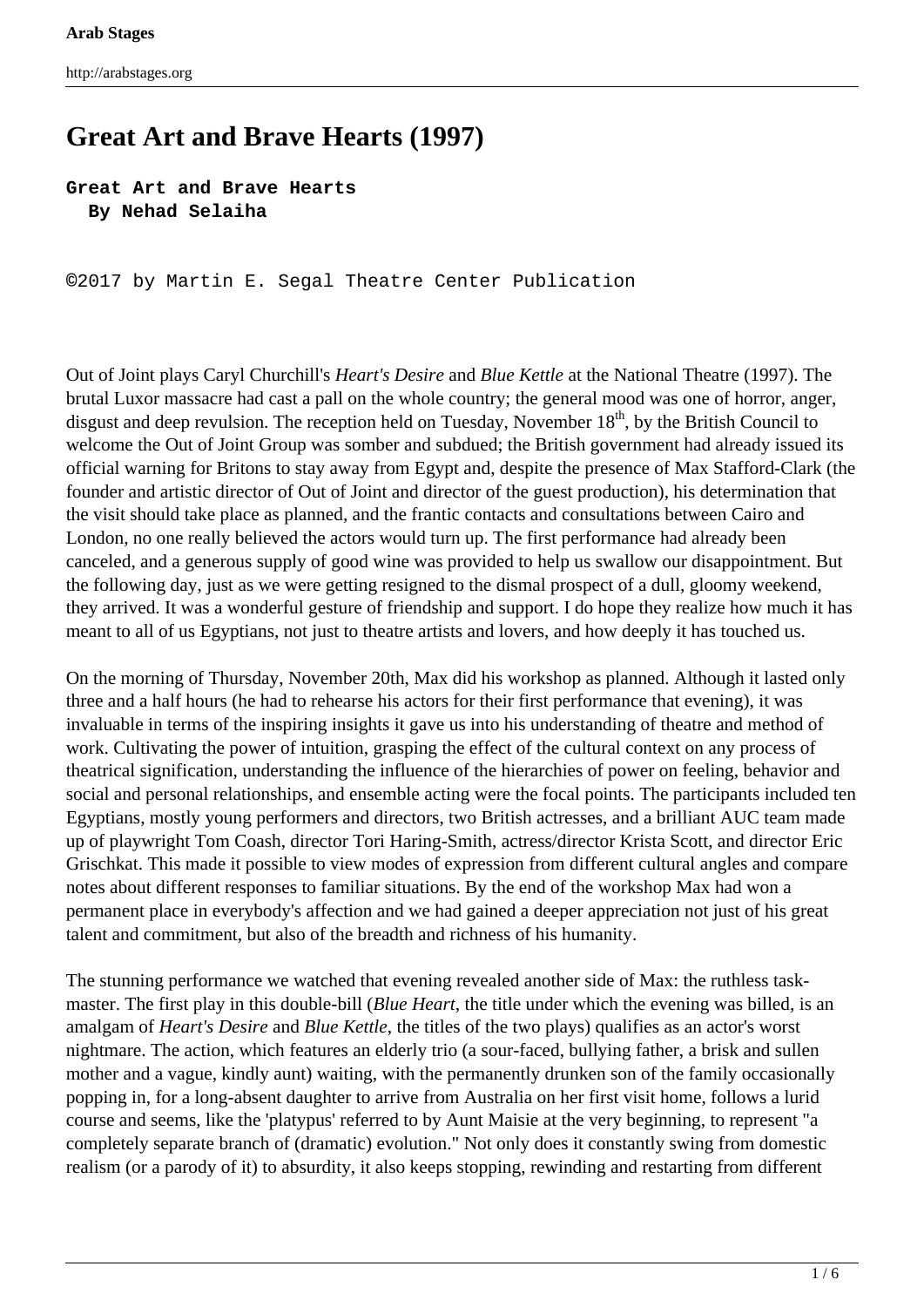antecedent points, each time taking a wildly unexpected direction, and is punctuated with disconcertingly bizarre intrusions. The replays, moreover, are not simple repetitions: sometimes they are played in a kind of shorthand, at double speed, with only the first or last words of each character's lines repeated with the exact same movements that went with them before and the same intonation.

To take on a work like this which demands, if it is to work at all, absolute precision and split-second timing is a feat of theatrical daring that only a person in full command of his craft and fully confident of his actors' technical virtuosity and artistic discipline is capable of. It also requires a lot of faith, not just in the text or the author, but, ultimately, in the power of theatre to keep rediscovering its magic and infinite potential and, in the process, rediscover the world and reinvent reality.

It may seem like a paradox that a director who names Stanislavsky as the major influence on his work should team up with a playwright famous for her imaginative bravura, experimental spirit and technical innovations. But, then again, Stafford-Clark's understanding of realism takes it beyond the mere photographic reproduction of what is commonly perceived as reality, to explore the vague, hidden truths that lie under the surface and the inner lining of the heart. What he ultimately seeks to communicate is not what the world is like but, rather, how it feels on the pulse. An identical drive informs Churchill's ceaseless experimentation with form, and this explains their long collaboration.

Very early in her career, she seemed to have discovered that in life, as in the theatre, what is called reality is a convenient fiction - an artificial construct which relies on some hallowed conventions. To disrupt them and subvert the images they support is one way to discover the truth of experience and capture it in fresh images; and it has been Churchill's way. Truth, if it exists at all, is to be sought in what we feel and imagine from moment to moment, and, as such, it is sadly transient. Even memory fails us, or, at best, keeps reconstructing or reshaping the past under the pressure of the present. The only certain realities vouchsafed us, as *Blue Heart* makes clear in its title and two interlocked texts, are those of birth and death; or, as Maisie puts it in *Heart's Desire*, "waiting for arrivals and also waiting to say goodbye."

The waiting in between, like the family's waiting for the daughter whom the father calls their "heart's desire," is filled with false stops and starts, longings and regrets, fears and fantasies, unhappiness, loss and attempts at substitution, until the last and final stop. The horrendous irony, of course, is that we never consciously experience either life or death. After rehearsing the idea of death (which literally permeates the first play and carries over into the second) in various versions in *Heart's Desire* (a corpse found in the garden, the news of a tube accident in which the daughter is presumably killed, the gunning down of the father, mother and aunt by masked terrorists, the threat of arrest and liquidation in the figure of a Gestapo officer, Brian's wish that his alcoholic son Lewis had died at birth and his obsessive desire or "terrible urge to eat" himself), Churchill allows Maisie to speak about it directly. She describes the fear of it which she experiences "in the night" as "a chill in [her] blood", calls it "not a problem theoretically" but "the condition of life", then reveals the painful irony inherent in this "condition:" "I think we just stop," she says. "I think either we are alive or we know nothing so death never really happens to us."

Churchill's choice of Maisie as a vehicle for this poignant revelation is not haphazard. Not only is she the nicest character in the play, but also the most sensitive and a bit of an artist with a vivid, lively imagination. She is the one who perceives the pain of waiting, longs in song for "the wings of a dove," is interested in nature and displays a child's curiosity and sense of wonder when she speaks of the duckbilled platypus, her "favorite animal." She does not reel off scientific facts (indeed, she is very hazy and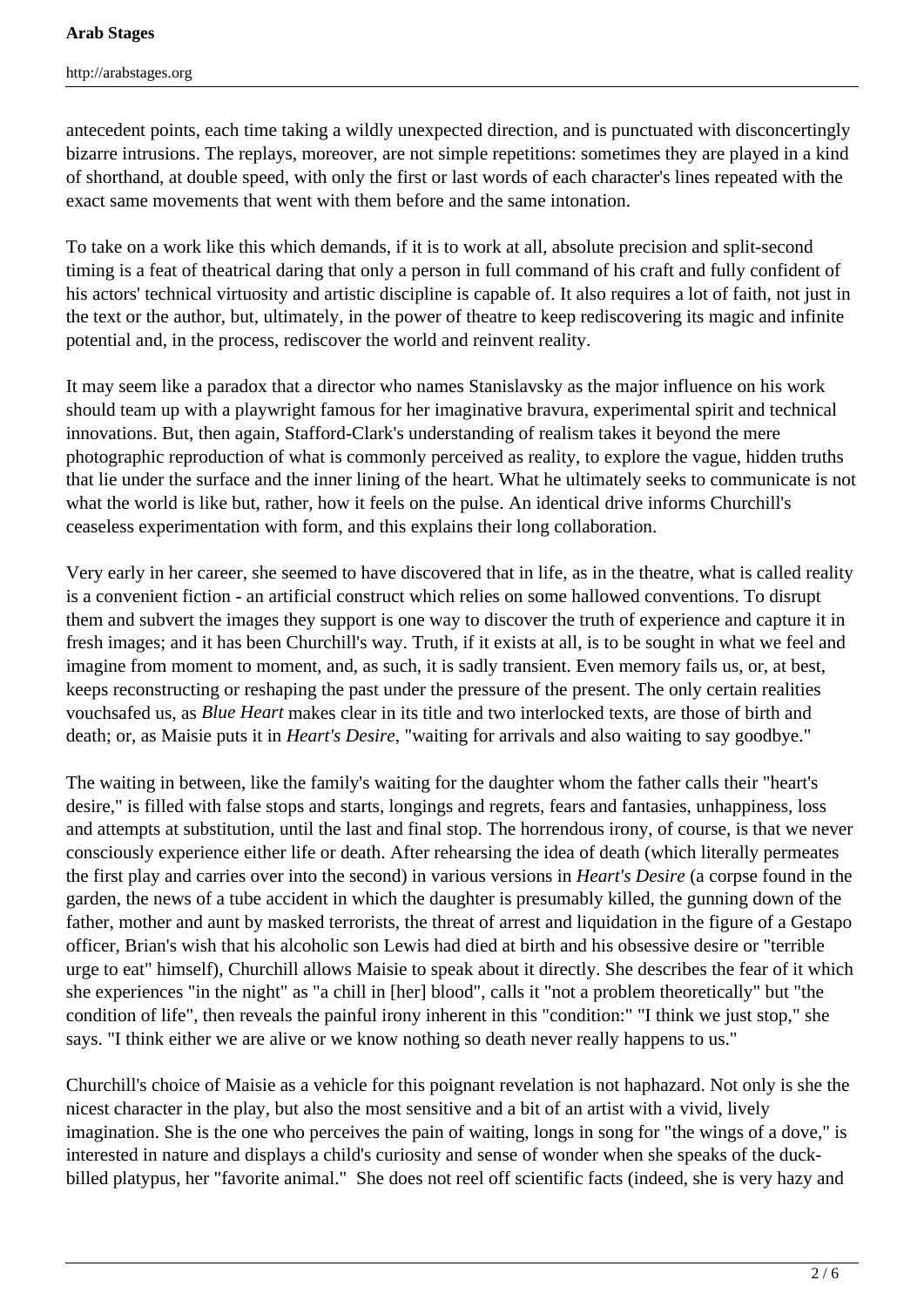uncertain in this area); instead, her imagination gets to work and tries to paint in words this curious, intriguing creature. She asks us to "imagine going to feed the ducks and there is something that is not a duck, and nor is it a water-rat or a mole . . . imagine this furry creature with its ducky face, it makes you think what else could have existed, tigers with trunks…"

Maisie's imagination, which delights in combining strange and disparate elements and setting them in familiar scenes, is not unlike Churchill's, and her platypus on a duck-pond is a variation on Churchill's tenfoot tall bird which suddenly makes its way, unannounced, into a very ordinary, solidly real kitchen. Indeed, one can convincingly argue that the whole action of *Heart's Desire* takes place in Maisie's mind. Her imagination (obviously nurtured on nature books, children's games and fairytales, science and detective fiction, and screen melodramas about gangsters and Nazis, and fired by the daily news reports of acts of terrorism and senseless violence all over the world) rambles freely, mixing bits of fact with lots of fiction and reenacting on the stage of the mind hidden fears and suspicions and many fantasies. Like a child's, the artist's imagination does not acknowledge the rational view of reality with its linear time, rigid spatial organization, and its meticulous segmentation of experience into carefully labelled departments. Like Churchill, Maisie has this gift, and it helps both to accept the condition of life and tolerate the waiting.

In the production, Valerie Lilley, Mary Macleod and Bernard Gallagher give brilliant performances as the elderly trio, spicing the naturalism of the acting with carefully measured dashes of parody, farce and melodrama. In their hands, every ounce of comedy was squeezed out of the hilarious stop-and-start structure without losing any of the play's darker shadows. While rocking with laughter, we were treated to sudden and deeply disturbing fitful glimpses of the bleak dark void under the dazzling surface. Julian McGowan's set and costumes and Johanna Town's lighting not only provided the exactly right frame, but were also eloquent visual signs. One look at that forbiddingly cold grey and white kitchen was enough to explain why the daughter took off to distant, colorful Australia and why the son sought refuge in alcohol. The mother was austerely dressed in black and white while the father's clothes were of the same drab grey and white of the kitchen. The only colors to be found were significantly in Maisie's costume – a pinkishbeige trouser suit and a white blouse with red flowers - and those of the three young people in the play (particularly the Australian friend who unlike the daughter and the son does not belong to the reality represented by the kitchen). Another beautifully subtle visual sign was the small pot of colorful flowers, which Maisie constantly brings to the table.

In the second play, *Blue Kettle*, the two words of the title spread like a virus through the play, infecting the language, eating up words and taking their place, until the language completely breaks down and is reduced to a painful jumble of letters from the two words, wrenched out of their proper order and randomly strung. The breakdown of language seems inevitable given the abuse it suffers at the principal character's hands. Derek uses language to con elderly women who once gave up a son for adoption into believing that he is that son. His motive seems purely mercenary at first and he admits as much. But after he has collected five false mothers, we realize that there is more to it than simple greed. Derek's mother, to whom he is deeply attached, has become senile and is dying in a geriatric ward. He cannot face the prospect of losing her and to provide against it, he frantically and compulsively collects substitute mothers of different ages, ranging from late 5Ds to 80, so that if one dies, he will still have plenty left! His need is quite genuine and is movingly expressed in the one scene we see him with his real mother where they recall details of his happy childhood, his golden curly hair when he was three, how it got dark when he was ten, his passion for buses and golden syrup, and how they had both liked Enid Blyton and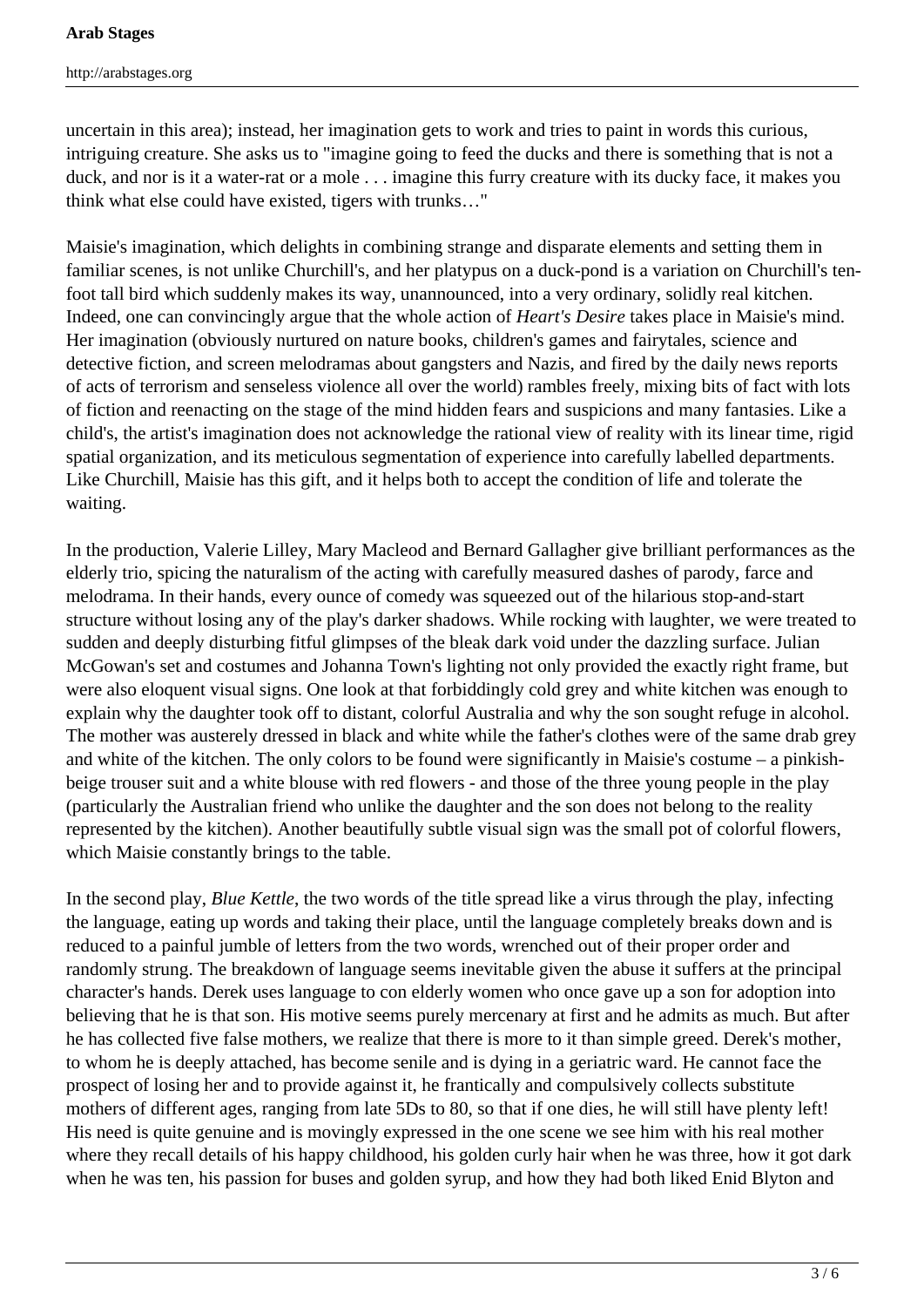enjoyed her stories. Derek had particularly "liked the one where there was a tree and every blue (read time) you climbed up it there was a different country."

Though forty, Derek is emotionally still a boy with acute feelings of insecurity. He dreads his mother leaving him, begs his girlfriend Enid not to leave him, and experiences his freedom only through fiction and, indeed, as a fiction. But the fiction does not hold out for long, and, like language, rapidly crumples. I cannot help feeling that there is a hidden message here, that Churchill is partly speaking about the power of the imagination and its abuse, and using Derek as a dramatic metaphor for the artist of "bad faith" who must inevitably dry up. Rather than the breakdown of language mirroring a breakdown in human communication, as some critics have claimed, in fact, the more language disintegrates in Derek's world, the closer he moves in the direction of the truth until he finally achieves a kind of personal liberation and a moment of genuine human communication and true compassion.

A text of this kind, which, like a poem, is shaped and held together by echoes, correspondences and variations on a central image or theme inevitably yields many readings and interpretations. However the readings may clash, the emotional power and deep sadness of *Blue Kettle* will continue to move audiences at a deeper level than words can reach. And once more, as in *Heart's Desire*, the acting here was finely paced and tuned and exquisitely nuanced while the spare, yet richly inspired set and lighting created mood and atmosphere and constructed a series of haunting images that together built a poetic visual metaphor for Derek's unreal world - a world of shadows and silhouettes.

*Heart's Desire* and *Blue Kettle* can be enjoyed separately, but they gain in meaning and impact when watched together, especially in this production. They have obvious thematic and technical links (particularly the themes of separation and reunion, substitution, the technique of repetition with variation, and the deliberate distortion of language), but Stafford-Clark and his crew of designers create other through sound and image. The most significant of these is keeping in the second play the grey walls and floor of the kitchen set in the first and projecting through them, in silhouette, images suggesting various places, both private and public. It was quite disorienting, like being inside a place and outside it at the same time, and seemed to locate the world of Derek inside the imaginary world of Maisie and make it part of her thoughts. Moreover, the hateful reality represented by the naturalistic kitchen did not seem to give way to a broader and freer one as we stepped outside it into the other play but reproduced itself in a darker, hazier, equally unreal and infinitely sadder version. Curiously, the more profoundly disturbed I became, the more deeply I enjoyed the show. I went away from the theatre thinking that however much great art dwells on sorrow and despair, it always ends up as a vigorous confirmation of life and a source of invigorating joy. Only the scene in which the family was gunned down by terrorists or gangsters in the first play soured my joy for a while.

\_\_\_\_\_\_\_\_\_\_\_\_\_\_\_\_\_\_\_\_\_\_\_\_\_\_\_\_\_\_\_\_\_\_\_\_\_\_\_\_\_\_\_\_\_\_\_\_\_\_\_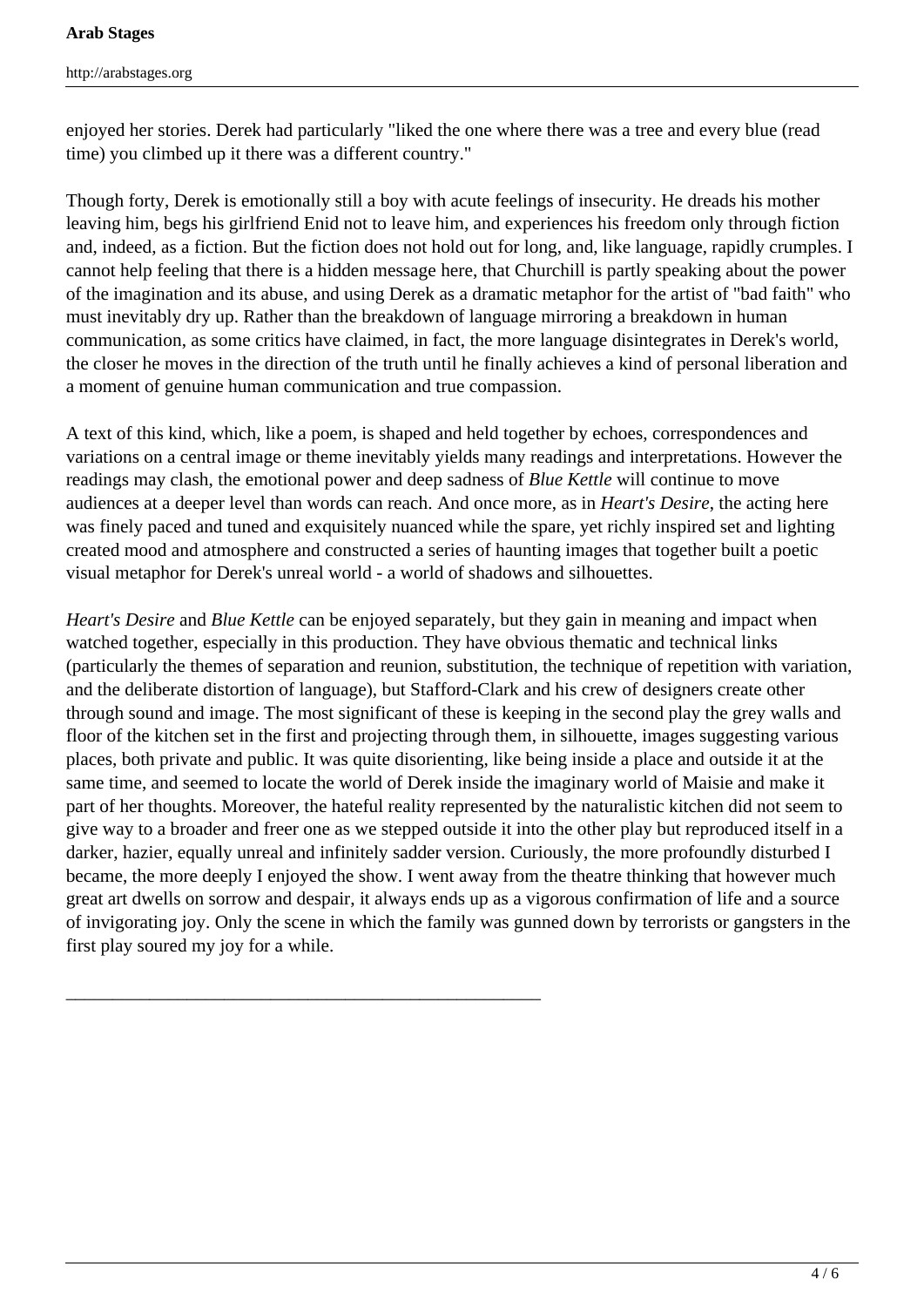

Arab Stages Volume 6 Nehad Selaiha Memorial Issue (Spring 2017) ©2017 by Martin E. Segal Theatre Center Publications

**Founders:** Marvin Carlson and Frank Hentschker

**Editor-in-Chief:** Marvin Carlson

**Editorial and Advisory Board:** Fawzia Afzal-Khan, Dina Amin, Khalid Amine, Hazem Azmy, Dalia Basiouny, Katherine Donovan, Masud Hamdan, Sameh Hanna, Rolf C. Hemke, Katherine Hennessey, Areeg Ibrahim, Jamil Khoury, Dominika Laster, Margaret Litvin, Rebekah Maggor, Safi Mahfouz, Robert Myers, Michael Malek Naijar, Hala Nassar, George Potter, Juan Recondo, Nada Saab, Asaad Al-Saleh, Torange Yeghiazarian, Edward Ziter.

**Managing Editor:** Jennie Youssef

**Assistant Managing Editor:** Ash Marinaccio

## **Table of Contents**

### **Essays**

- Editorial Note: Nehad Selaiha by Marvin Carlson
- A Place Under the Sun: To Be or Not to Be? The Question of the "Fringe" by Nehad Selaiha
- Women Playwrights in Egypt by Nehad Selaiha
- Bubbles and Balloons: The Amman Theatre Festival 1995 by Nehad Selaiha
- Great Art and Brave Hearts by Nehad Selaiha
- Home-Made Theatre by Nehad Selaiha
- Two Plays by Timberlake Wertenbaker: *The Love of the Nightingale* at the Women and Memory Forum and *Our Country's Good* at the AUC by Nehad Selaiha
- For Future Reference: Art and Politics by Nehad Selaiha